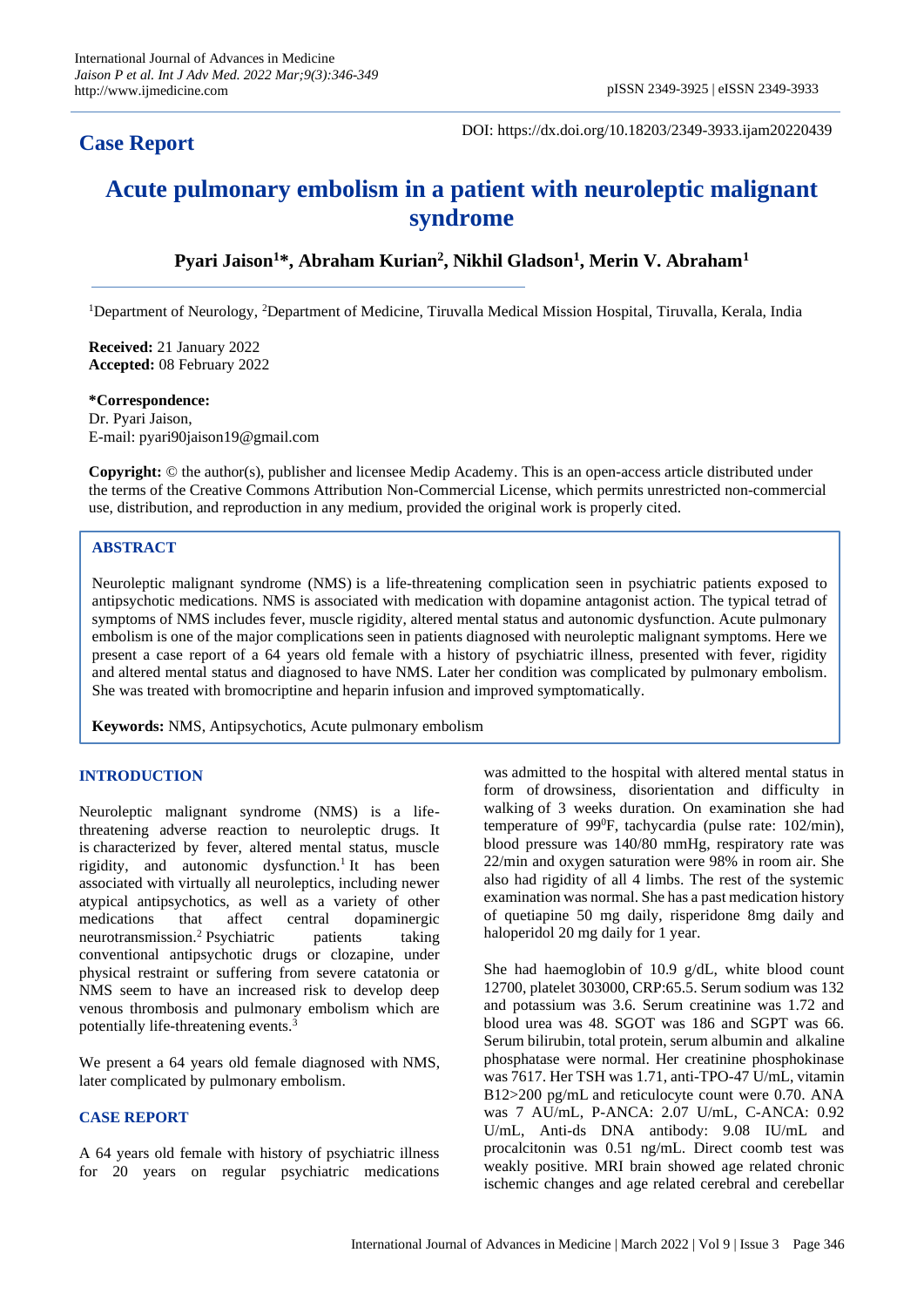parenchymal atrophy. EEG showed Dys-III triphasic waves. Ultrasonography abdomen showed mild hepatomegaly with fatty infiltration.

In view of fever, muscle rigidity, altered sensorium, past history of neuroleptic medications and elevated creatine phosphokinase values, the case fits to the criteria of NMS. So, the medications like quetiapine, risperidone and haloperidol were discontinued immediately. She was started on Bromocriptine 2.5 mg thrice daily and dose was increased to 5 mg thrice daily later. The urine analysis showed growth of E. coli. She was started on IV Amoxicillin and clavulanic acid, then escalated to IV Meropenem according to sensitivity. She was also treated with IV fluids and other supportive treatments.

On third day, she was oriented, communicating normally. Fourth day, she developed chest pain, tachypnea and desaturation (SPO $_2$ :91%). Her blood pressure was normal. Chest X-ray and arterial blood gas analysis shows pH:7.46,  $pCO<sub>2</sub>:30.6$  mmHg,  $pO<sub>2</sub>:61$  mmHg and  $cHCO<sub>3</sub>:21.2$ mmol/L. ECHO showed old inferior wall Myocardial infarction and normal RV and LV systolic function with ejection fraction of 61%. D-dimer was requested and it was 1.13 mg/dL. CT pulmonary angiogram showed right pulmonary artery partial thrombosis (Figure 1).



#### **Figure 1: CT pulmonary angiogram of right pulmonary artery partial thrombosis.**

She was started on heparin infusion. After 1-week, oral anticoagulation (Rivaroxaban) was started. After 2 weeks of admission, her vital became stable, CPK level return to normal and acute kidney injury resolved. She was discharged from hospital without any further complications.

# **DISCUSSION**

NMS is a rare and fatal complication of neuroleptic drugs. It has classically been characterized by the presence of triad of fever, muscle rigidity and altered mental status and common laboratory findings of NMS include elevated creatine kinase level and leukocytosis.<sup>1</sup>

Once symptoms appear, progression can be rapid and can reach peak intensity in as little as 3 days. Muscle rigidity is the most frequently described motor sign. Other additional extrapyramidal motor findings have been reported including tremor, chorea, akinesia, and dystonic movements including opisthotonus, trismus, blepharospasm, and oculogyric crisis. Other symptoms that have been associated with NMS include dysphagia, dyspnoea, abnormal reflexes, mutism, and seizures.<sup>2</sup> The presentation may be heterogeneous and this is reflected in the current DSM IV criteria (Table 1). $^{1,2}$ 

#### **Table 1: DSM-IV criteria.**

| S.<br>$\overline{no}$ | Diagnostic and statistical manual of mental<br>disorders (Fourth edition (DSM-IV))<br>research criteria for NMS           |
|-----------------------|---------------------------------------------------------------------------------------------------------------------------|
| $\mathbf{A}$          | Development of severe muscle rigidity and<br>elevated temperature associated with the use<br>of neuroleptic medication.   |
| R                     | Two (or more) of the following:                                                                                           |
|                       | Diaphoresis                                                                                                               |
|                       | Dysphagia                                                                                                                 |
|                       | Tremor                                                                                                                    |
|                       | Incontinence                                                                                                              |
|                       | Changes in level of consciousness ranging from<br>confusion to coma.                                                      |
|                       | Mutism                                                                                                                    |
|                       | Tachycardia                                                                                                               |
|                       | Elevated or labile blood pressure                                                                                         |
|                       | Leukocytosis                                                                                                              |
|                       | Laboratory evidence of muscle injury (e.g.,<br>elevated creatinine phosphokinase)                                         |
| $\mathsf{C}$          | The symptoms in criteria A and B are due to<br>another substance or a neurological or other<br>general medical condition. |
| D                     | The symptoms in criteria A and B are not<br>better accounted for by a mental disorder.                                    |

The exact pathophysiology of NMS is unknown. It has been suggested that marked and sudden reduction in central dopaminergic activity resulting from D2 receptor blockade within the nigrostriatal, hypothalamic, mesolimbic and mesocortical pathways. Dopamine's normal role of central thermoregulation is interfered by dopaminergic receptor antagonism of neuroleptics. Heat is produced from serotonin stimulation in the hypothalamus, and dopamine inhibits this process. Dopaminergic blockade therefore leads to less inhibition of serotonin stimulation and contributes to the hyperthermia seen in  $NMS.<sup>1</sup>$ 

All classes of D2 dopamine receptor antagonists have been associated with NMS. This Includes not only typical and atypical neuroleptics used in the treatment of psychosis, but also neuroleptic drugs such as prochlorperazine,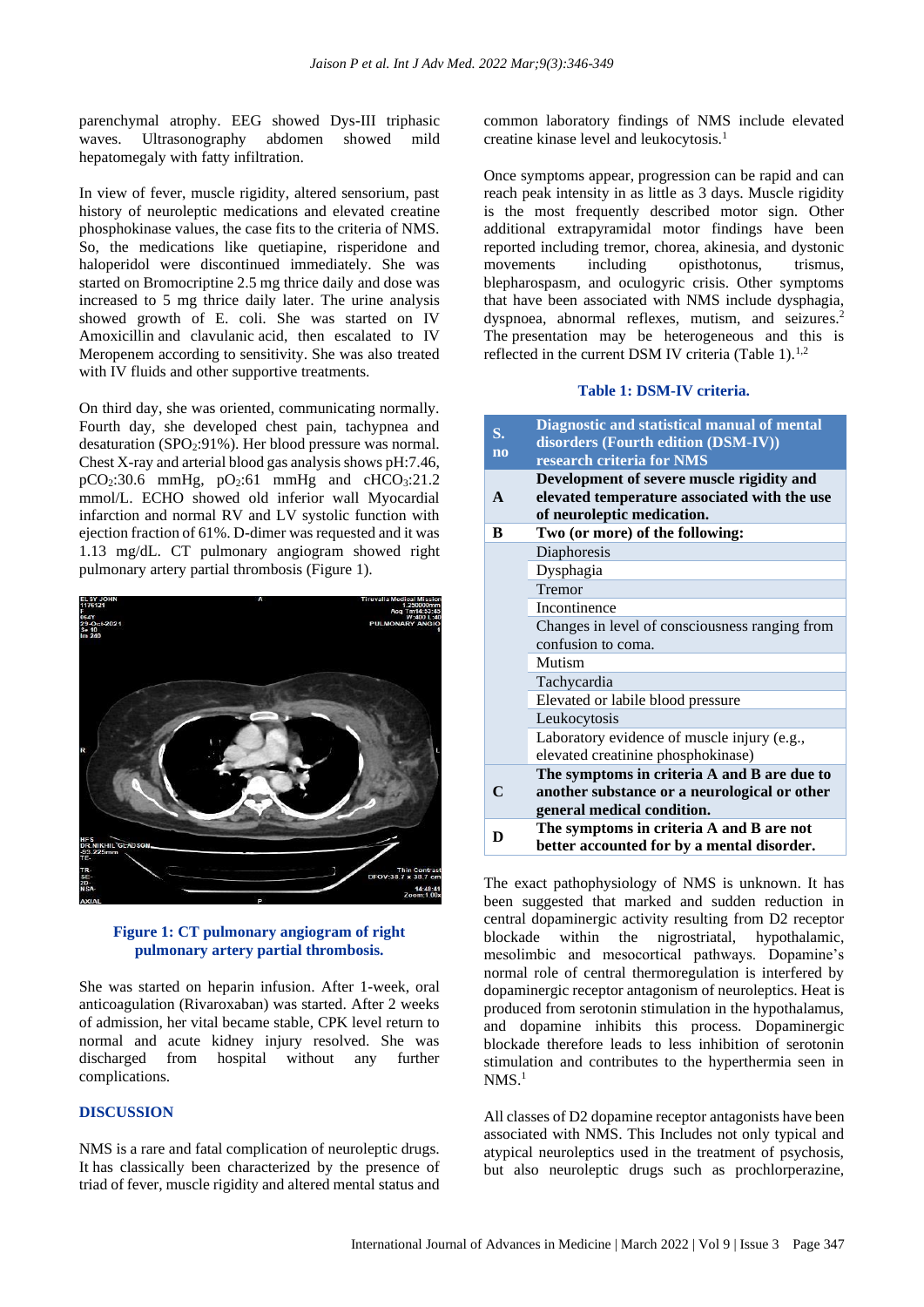droperidol, and promethazine, used as antiemetics, anesthetics, and sedatives. Haloperidol has been implicated in nearly half of the reported cases and is the sole precipitating agent in a significant number of cases.<sup>4</sup>

Complications of NMS may include myoglobinuric renal failure, cardiac and respiratory failure, aspiration pneumonia, pulmonary embolism, disseminated intravascular coagulation, and persistent long term cognitive sequelae caused by hypoxia and prolonged hyperthermia.<sup>5</sup>

Majority of patients with acute pulmonary embolism presented with dyspnoea, tachycardia, hypoxia, pleuritic chest pain, syncope or hypotension. In case of massive pulmonary embolism hypotension or shock would be the major symptoms, which usually results from right heart failure. In less severe cases, patients are often hemodynamically stable. But signs of right heart strain, dysfunction or myocardial injury can be seen on echocardiogram or by laboratory biomarkers. CT pulmonary angiography is considered the gold standard of diagnosis for acute pulmonary embolism.<sup>6</sup>

Antipsychotic medications are a known risk for venous thromboembolism (VTE). Immobilization, surgery, leg fracture, pregnancy and cancers are well known risk factors of venous thromboembolism. Immobilization and physical restraint were the most provoking factors for the VTE in a patient using antipsychotic medications.<sup>7</sup>

Several underlying mechanisms have been proposed to explain the association between antipsychotic drugs and VTE. Sedation induced by antipsychotic drugs can increase venous stasis. Hypercoagulability via an enhanced aggregation of platelets with conventional antipsychotics or via hyperprolactinemia in an indirect pathway are also the possible causes. Another hypothesis is the increased levels of lupus anticoagulant and anticardiolipin antibodies induced by conventional antipsychotic agents and clozapine.<sup>3</sup> Dehydration, fever and rhabdomyolysis can each lead to a systemic hypercoagulable state and altered mental status. NMS is associated with high mortality rate due to these cardiovascular, respiratory and renal complications.<sup>8</sup>

As far as concern about the management of NMS, the causative agent must be withdrawn immediately. Hydration, serial monitoring and correction of electrolyte abnormalities, initiation of cooling measures and several dopaminergic drugs, including bromocriptine and amantadine can be reverse symptoms in NMS. Dantrolene, a muscle relaxant agent is also useful in the treatment of hypothermia and rigidity seen in NMS.<sup>9</sup>

As acute pulmonary embolism (PE) is a significant cause of death among hospitalized patients with risk factors, early diagnosis and treatment are necessary to prevent complications. Cardiopulmonary support should be initiated first via oxygen supplementation and inotropic support if needed. Anticoagulation should be initiated as soon as pulmonary embolism is diagnosed unless the patient has a strong contraindication. Pulmonary artery reperfusion is the next target of treatment. Systemic thrombolysis is indicated for high-risk Pulmonary embolism (PE) with hemodynamic instability. If thrombolysis is contraindicated, surgical embolectomy should be considered. Intermediate risk patient with elevated lab values and have evidence of right ventricular dysfunction on CT or echocardiography can be considered for thrombolysis /reperfusion. Patient with intermediatelow risk PE should usually be admitted to hospital for short period for anticoagulation treatment.6,10

# **CONCLUSION**

NMS is a life-threatening condition seen in patients with psychiatric illness. It is a rare adverse reaction seen in patients using antipsychotic medication with dopamine antagonistic action.

Acute pulmonary embolism is a highly morbid condition, which enhances the mortality rate of patients with NMS. The main risk factor for pulmonary embolism in these patients is immobility. In a patient with NMS, it can either due to direct sedative effect of antipsychotics or due to the state of hypercoagulability seen in NMS. In acute pulmonary embolism without hemodynamic instability anticoagulation only is enough to prevent complications.

The causes of pulmonary embolism in NMS are multifactorial-fever, dehydration, restricted mobility and psychiatric illness.

It needs further studies and research to confirm causes of acute pulmonary embolism in patients with NMS.

*Funding: No funding sources Conflict of interest: None declared Ethical approval: Not required*

### **REFERENCES**

- 1. Chandran GJ, Mikler JR, Keegan DL. Neuroleptic malignant syndrome: case report and discussion. Can Med Asso J. 2003;169(5):439-42.
- 2. Berman BD. Neuroleptic malignant syndrome: a review for neuro hospitalists. Neurohospitalist. 2011;1(1):41-7.
- 3. Nester EGV, Verbrugger W, Leyer M. Deep vein thrombosis and pulmonary emboli in psychiatric settings. Euro J Psy. 2009;23:19-30.
- 4. Caroff SN, Mann SC. Neuroleptic malignant syndrome. Med Clin North Am. 1993;77(1):185-202.
- 5. Velamoor R. Neuroleptic malignant syndrome: A neuro-psychiatric emergency: Recognition, prevention, and management. Asian J Psychiatr. 2017;29:106-9.
- 6. Martinez Licha CR, McCurdy CM, Maldonado SM, Lee LS. Current Management of Acute Pulmonary